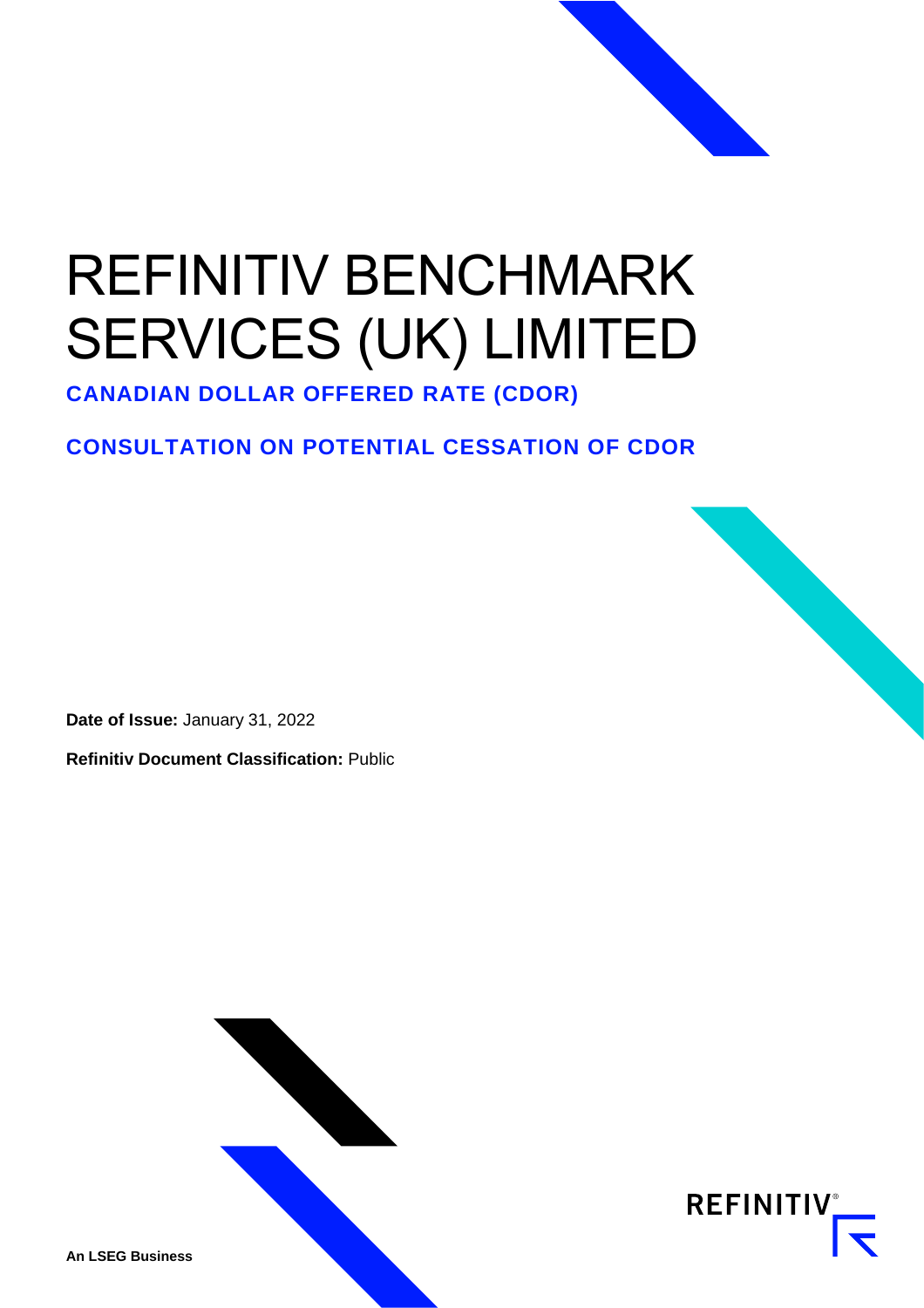# **Contents**

| 2. |  |
|----|--|
| 3. |  |
| 4. |  |
| 5. |  |
| 6. |  |
| 7. |  |
| 8. |  |

Copyright © 2022 Refinitiv. This communication is for information purposes only, is not to be construed as advice or counsel and is subject to change. Refinitiv Limited and its affiliates ("Refinitiv") has made reasonable efforts to ensure that the information contained in this communication is correct at the time of printing, but shall not be liable for any decisions made in reliance on it. Refinitiv makes no warranties or representations of any kind regarding the accuracy, timeliness, or completeness of any information contained within this communication. This communication does not constitute investment advice, nor is it intended to constitute an invitation or inducement to engage in any investment activity. This communication does not constitute an offer to sell or the solicitation of an offer to purchase any security, investment product or service in any jurisdiction. This communication contains information proprietary to Refinitiv and may not be reproduced, transmitted, distributed in whole or part, or be used to create any derivative works, without the express written permission of Refinitiv, which permission may be withheld in Refinitiv's sole discretion. No action should be taken or omitted to be taken in reliance upon Information in this communication and Refinitiv does not accept any liability for the results of any action taken or omitted to be taken on the basis of the information in this communication. The information in this communication is not offered as advice on any particular matter and must not be treated as a substitute for specific advice. In particular, information in this communication does not constitute legal, tax, regulatory, professional, financial or investment advice. Advice from a suitably qualified professional should always be sought in relation to any particular matter or circumstances. Refinitiv and the Refinitiv logo are registered trademarks of Refinitiv.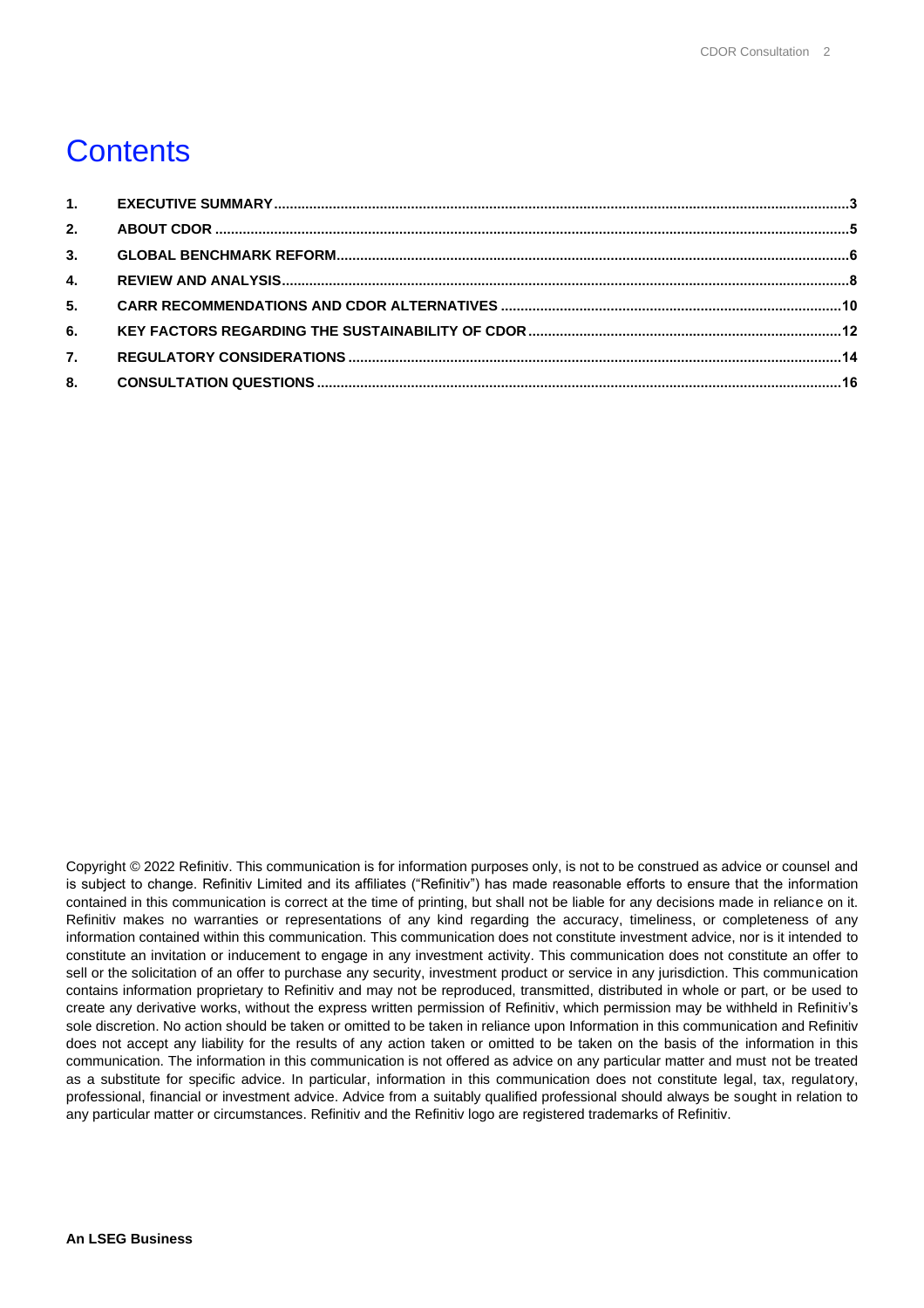# <span id="page-2-0"></span>1. EXECUTIVE SUMMARY

The Canadian Dollar Offered Rate benchmark ("CDOR") is a daily benchmark reference rate for Bankers' Acceptance ("BA") borrowings. The Canadian BA market exists primarily within Canada and, at about 20% of the overall money market, constitutes the largest sector of the Canadian dollar money market after Government of Canada treasury bills. CDOR is currently the primary interest rate benchmark in Canada and is widely used in other Canadian dollar financial instruments including interest rate swaps, exchange-traded futures, loans and floating rate notes.

Refinitiv Benchmark Services (UK) Limited ("RBSL") is the administrator of CDOR. CDOR is an interest rate benchmark subject to the UK Benchmark Regulation<sup>1</sup> ("BMR") ("Interest Rate Benchmarks"). As administrator, RBSL is responsible for collecting input data, determining and publishing CDOR, and for all aspects of governance, oversight, compliance and integrity of CDOR. RBSL is required to comply with Multilateral Instrument 25-102 *Designated Benchmarks and Benchmark Administrators* ("MI 25-102"), a rule adopted and administered by certain members of the Canadian Securities Administrators ("CSA"). RBSL has adopted policies and procedures to comply with these regulations. CDOR is not considered a critical benchmark for the purposes of the BMR but is designated as a critical benchmark and interest rate benchmark as defined by MI 25-102.<sup>2</sup>

**On December 16, 2021, the Canadian Alternative Reference Rate working group ("CARR") issued a white paper ("White Paper") recommending that "RBSL should cease the calculation and publication of CDOR after June 30, 2024"<sup>3</sup> .** The CARR recommendation has been unanimously endorsed by all members of both CARR and the Canadian Fixed-Income Forum ("CFIF").

CARR was established in March 2018 by CFIF in order to guide benchmark reforms in Canada and ensure that Canada continues to have a robust benchmark regime. It comprises senior representatives from a variety of institutions in the Canadian financial markets. Whilst CDOR continues to comply with both MI 25-102 and the BMR, CARR was asked to review CDOR within the context of trends for bank funding of corporate loans and the underlying BA market, the development of benchmark regulations and the broader global reform of similar interest rates benchmarks. These reforms have led to both methodology enhancements and benchmark cessations in favour of identified risk-free reference rates ("RFRs") in a number of jurisdictions.

Any decision to cease CDOR remains with RBSL as the designated benchmark administrator of CDOR and CARR's recommendation does not constitute a public statement or publication of information that CDOR has ceased or will cease permanently or indefinitely. On December 16, 2021, RBSL issued a response to the CARR recommendation<sup>4</sup> noting that CARR:

- Has concluded that certain aspects of CDOR's architecture will pose risks to its future viability and robustness,
- Has recommended that RBSL, as the CDOR benchmark administrator, cease publication of all of CDOR's remaining tenors after June 30, 2024, and
- Indicates that the decision to cease publication of CDOR ultimately lies solely with RBSL and CARR's

<sup>&</sup>lt;sup>1</sup> The Benchmarks (Amendment and Transitional Provision) (EU Exit) Regulations 2019 <sup>2</sup> [www.osc.ca/en/securities-law/orders-rulings-decisions/canadian-dollar-offered-rate-and-refinitiv-benchmark-services-uk-limited-0;](http://www.osc.ca/en/securities-law/orders-rulings-decisions/canadian-dollar-offered-rate-and-refinitiv-benchmark-services-uk-limited-0) [lautorite.qc.ca/fileadmin/lautorite/professionnels/structures-marche/indice-reference/7-5a.pdf](https://lautorite.qc.ca/fileadmin/lautorite/professionnels/structures-marche/indice-reference/7-5a.pdf)

<sup>3</sup> [www.bankofcanada.ca/2021/12/carr-publishes-white-paper-recommended-future-cdor](http://www.bankofcanada.ca/2021/12/carr-publishes-white-paper-recommended-future-cdor)

<sup>4</sup> [www.refinitiv.com/en/media-center/press-releases/2021/december/refinitiv-responds-to-white-paper-by-the-canadian-alternative-reference](http://www.refinitiv.com/en/media-center/press-releases/2021/december/refinitiv-responds-to-white-paper-by-the-canadian-alternative-reference-rate-working-group-regarding-cdor)[rate-working-group-regarding-cdor](http://www.refinitiv.com/en/media-center/press-releases/2021/december/refinitiv-responds-to-white-paper-by-the-canadian-alternative-reference-rate-working-group-regarding-cdor)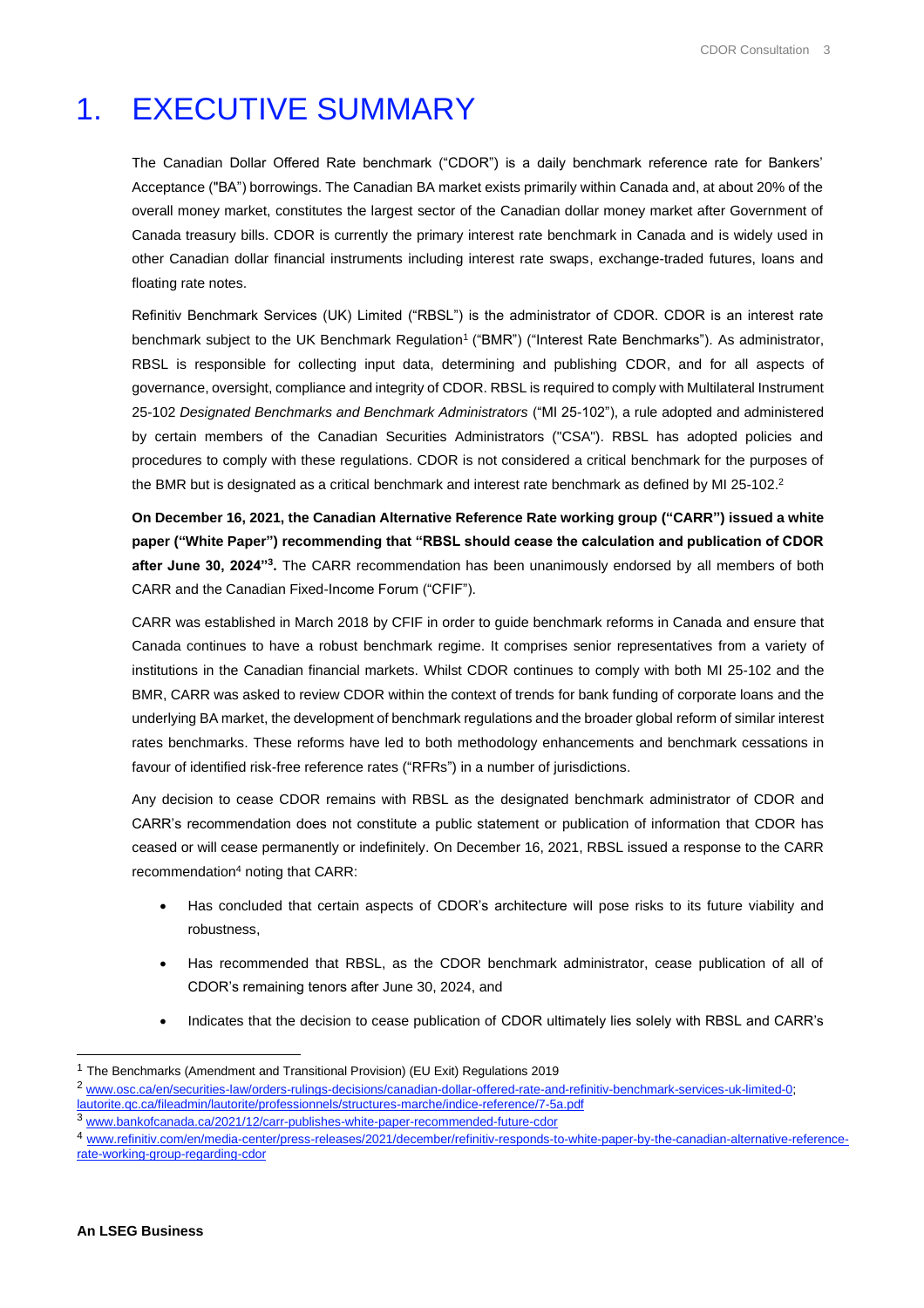recommendation does not constitute a public statement or publication of information that CDOR has ceased or will cease permanently or indefinitely.

RBSL's response further noted that RBSL as benchmark administrator for CDOR will conduct its own analysis, engage with market participants and consider what further steps might be necessary in order to reach a conclusion regarding the future of CDOR.

As part of this next stage and in accordance with the RBSL Benchmark Methodology Change and Cessation Policy<sup>5</sup>, RBSL is issuing this consultation in order to invite direct comments and feedback from CDOR users, market participants and wider stakeholders in CDOR prior to making any decision regarding the future of CDOR. Consultation questions are listed in section 8 and RBSL encourages all market participants and stakeholders with views regarding the future of CDOR to submit responses so as to ensure that RBSL has a wide and representative set of views to inform its decision-making process.

**Comments and feedback should be sent by 5pm (Toronto time) on February 28, 2022 to [index\\_queries@refinitiv.com](mailto:index_queries@refinitiv.com) and include "CDOR Consultation" in the email subject line.**

**Following this RBSL will consider the feedback received and publish an outcome statement on the consultation. An anonymised summary of comments and feedback received will be included in the outcome statement.**

**Please note that the issuance of this consultation does not constitute a decision or a public statement or publication of information that CDOR has ceased or will cease permanently or indefinitely.**

<sup>5</sup> [www.refinitiv.com/content/dam/marketing/en\\_us/documents/methodology/rbsl-benchmark-methodology-change-cessation-policy.pdf](http://www.refinitiv.com/content/dam/marketing/en_us/documents/methodology/rbsl-benchmark-methodology-change-cessation-policy.pdf)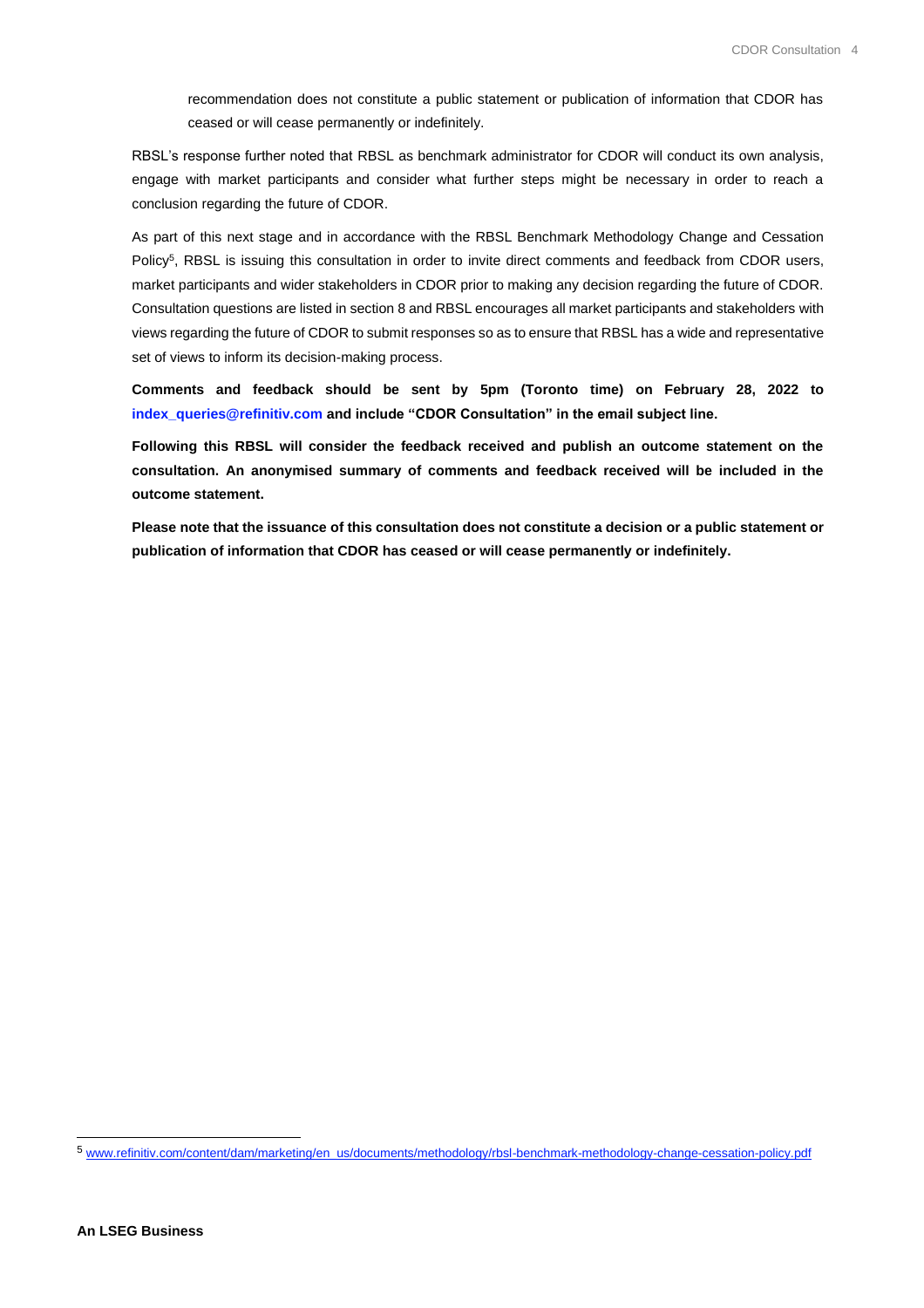# <span id="page-4-0"></span>2. ABOUT CDOR

CDOR is determined using contributions from the six major Canadian banks active in the issuance of BAs. Each Contribution is the rate at which each Contributor would be willing to lend (offer) funds against primary BA issuances with terms to maturity of approximately 1, 2, and 3 months to clients with existing credit facilities that reference CDOR plus a stamping fee. This represents the bid side of primary BA issuance. The majority of BA facilities reference CDOR as the lending rate to which a stamping fee is added by the lending bank. CDOR is therefore a committed lending rate, not a borrowing rate.

Contributions are submitted between 09:40am and 10:10am ET and CDOR is published at 10:15am ET on each bank business day in Toronto, Ontario. CDOR comprises three tenors: 1 month, 2 months and 3 months (two additional tenors, 6 months and 12 months, ceased to be published after 14 May 2021<sup>6</sup> ).

Contributions for the determination of CDOR are anchored in each contributor bank's arm's-length transactions in primary BA issuances and secondary BA market transactions and are subject to adjustments made by the contributor bank in light of other relevant market data (relating to products such as OIS swap rates, Canadian government T-bills and Canadian provincial bills) and expert judgment. The rate at which a contributor bank may sell a BA in the secondary market to institutional investors and other buyers in the money market is a significant point of price discovery but CDOR, as a primary market lending rate, includes a spread over secondary market BA rates. This spread reflects various factors that may include longer dated funding for primary market loans, bank regulations, supply and demand for BAs in the secondary market, demand in the primary market from corporate borrowers and volatility or uncertainty in secondary market funding rates.

Contributor banks are required by the CDOR contributor code of conduct to maintain CDOR submission procedures governing the determination of their contributions (including any use of expert judgment) to RBSL and to maintain daily submission records including a daily record of quantitative and qualitative factors comprising all market data and expert judgment considered to arrive at the daily contribution.

The current CDOR methodology, contributor code of conduct and benchmark statement are available at [www.refinitiv.com/en/financial-data/financial-benchmarks/interest-rate-benchmarks/canadian-interest-rates.](http://www.refinitiv.com/en/financial-data/financial-benchmarks/interest-rate-benchmarks/canadian-interest-rates)

<sup>6</sup> [www.refinitiv.com/content/dam/marketing/en\\_us/documents/policies/cdor-change-consultation.pdf](http://www.refinitiv.com/content/dam/marketing/en_us/documents/policies/cdor-change-consultation.pdf)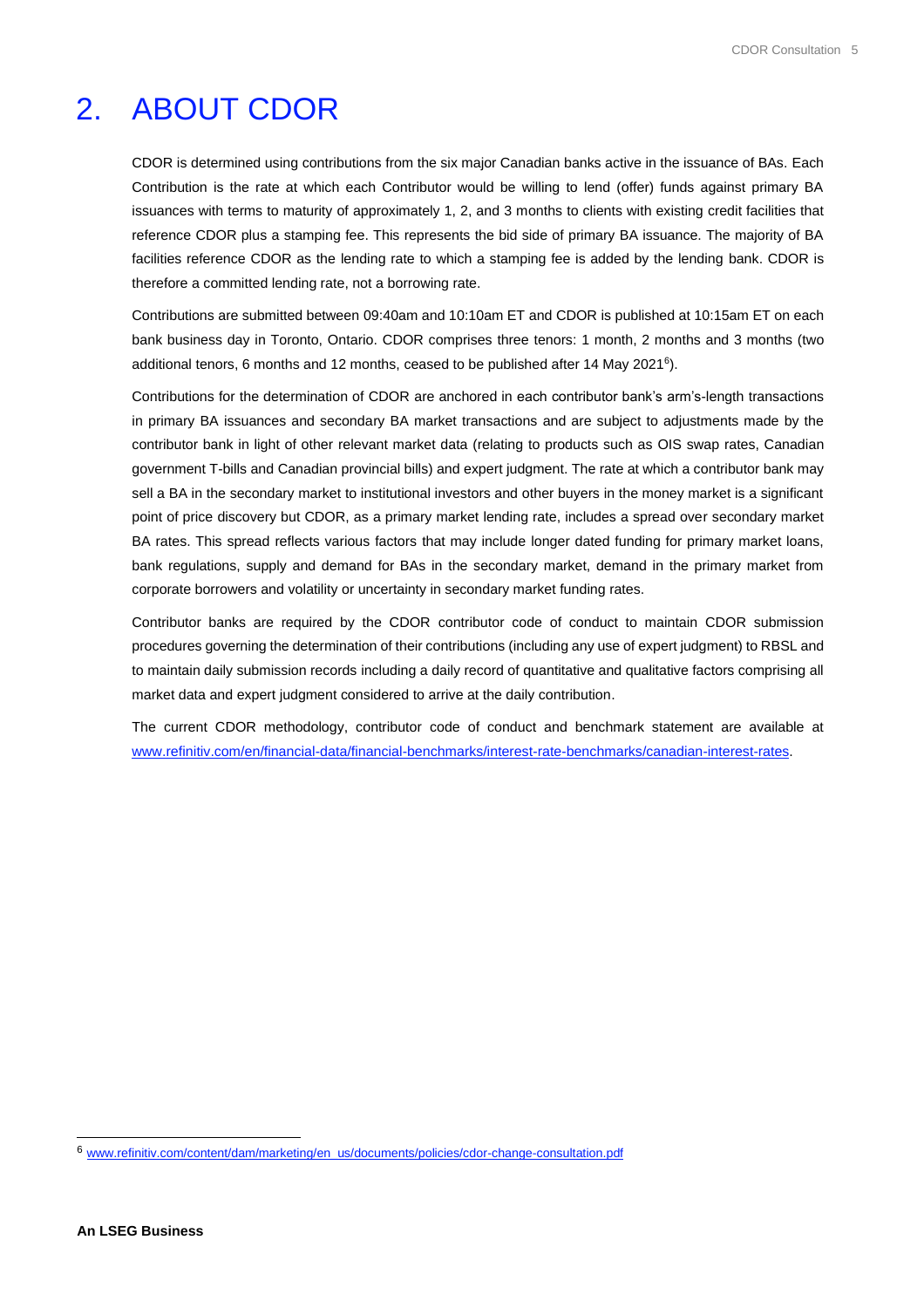# <span id="page-5-0"></span>3. GLOBAL BENCHMARK REFORM

CARR's forward-looking assessment of the sustainability of CDOR over the longer term as presented in its White Paper comes in the context of broader reforms to interest rate benchmarks in recent years. In February 2013, the G20 asked the Financial Stability Board ("FSB") to conduct a fundamental review of major interest rate benchmarks and to co-ordinate plans to reform such benchmarks with a view to ensuring the consistency, robustness and appropriate use of such benchmarks. In July 2013, the International Organization of Securities Commissions ("IOSCO") published the Principles for Financial Benchmarks ("IOSCO Principles")<sup>7</sup>, a global framework of standards applicable to benchmarks used in financial markets and which set out international standards for improving the robustness and integrity of financial benchmarks.

In 2014, the FSB published proposals on the reform of interest rate benchmarks. These included:

- Strengthening of interest rate benchmarks by anchoring them to a greater number of transactions,
- Improving the processes and controls around submissions for contribution-based benchmarks,
- Developing or identifying alternative nearly risk-free rates (RFRs) and,
- Where suitable, encouraging market participants to transition new contracts to an appropriate RFR.

In response to the FSB proposals and enhancements to the regulatory framework for benchmarks such as the EU benchmark regulation (Regulation (EU) 2016/1011)<sup>8</sup>, national or regional working groups were established to find ways to implement the proposals and benchmark administrators have sought to enhance the methodologies and governance for existing interest rate benchmarks.

These steps have included:

- In Europe, a hybrid methodology for EURIBOR was introduced by its administrator, the European Money Markets Institute ("EMMI"), with banks transitioning in a gradual manner starting in 2019 to a methodology that incorporates a waterfall emphasising a broad range of wholesale funding transactions. Additionally, the Working Group on Euro Risk-Free Rates in September 2018 selected the Euro Short-Term Rate ("€STR") as the new euro risk-free rate.
- In the US, the Alternative Reference Rate Committee ("ARRC") in June 2017 selected the Secured Overnight Financing Rate ("SOFR") as an alternative to USD LIBOR. SOFR was first published in April 2018 and is a broad measure of the cost of borrowing cash overnight, collateralized by Treasury securities.
- In the UK, the Working Group on Sterling Risk-Free Reference Rates ("RFR WG") in April 2017 identified the reformed Sterling Overnight Index Average ("SONIA") as an alternative to GBP LIBOR. The reformed SONIA was first published in April 2018 and captures a broad scope of overnight unsecured deposits.
- In Japan, the Study Group on Risk-Free Reference Rates in December 2016 identified the Tokyo Overnight Average Rate ("TONA") as the RFR for Japanese yen. TONA is the weighted average of call rates for uncollateralised overnight transactions. In addition, the administrator of TIBOR, the Japanese Bankers Association (JBA), implemented reforms to TIBOR in July 2017 with an enhanced methodology that introduced a waterfall for contributor banks to determine submissions.

<sup>7</sup> [www.iosco.org/library/pubdocs/pdf/IOSCOPD415.pdf](http://www.iosco.org/library/pubdocs/pdf/IOSCOPD415.pdf)

<sup>8</sup> eur-lex.europa.eu/legal-content/EN/TXT/PDF/?uri=CELEX:32016R1011&from=EN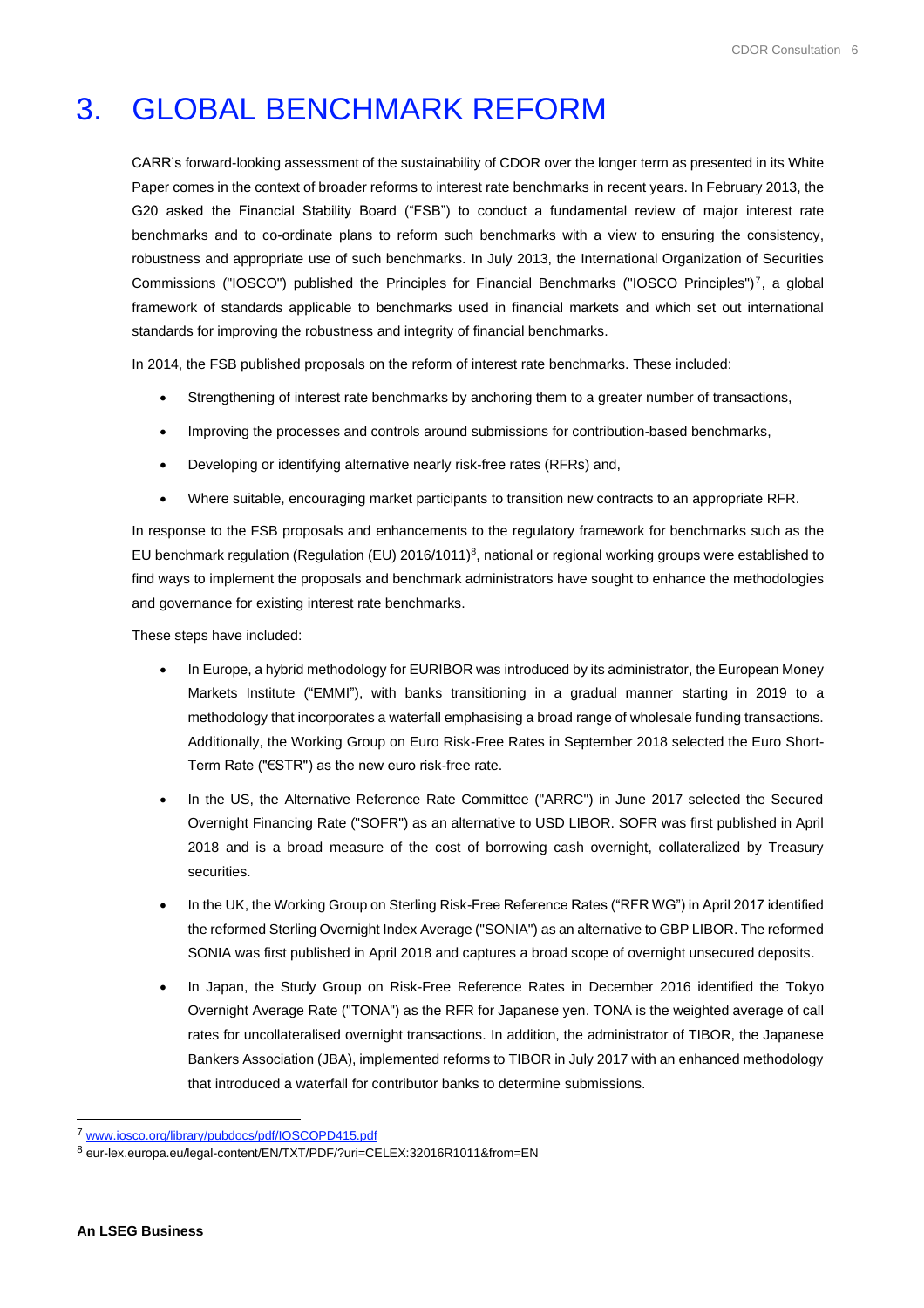- In Australia, the Bank Bill Swap Rate (BBSW) was reformed in 2018 so that it became a volume-weighted average price of all eligible transactions over a wider transaction window and subject to a waterfall methodology. The underlying market was expanded in scope to include a wider range of counterparties and the market transitioned from voice-brokered transactions to electronic platforms.
- The administrator of LIBOR, ICE Benchmark Administration, announced enhancements in April 2018 that included contributor banks gradually transitioning to a new waterfall methodology, a process that was completed by April 2019. The waterfall methodology prioritised the use of a wide range of wholesale funding transactions to derive volume weighted average prices to be used as submissions.

Ultimately, the scope to reform and enhance existing interest rate benchmarks is limited by liquidity in the underlying market represented by each benchmark. Following an earlier speech in July 2017 on the future of LIBOR, the Chief Executive of the UK's Financial Conduct Authority (FCA), Andrew Bailey, stated in July 2018 that firms should treat the discontinuation of LIBOR as something that will happen, noting that representativeness as required by benchmark regulation is difficult to achieve in the context of expert judgment and illiquid underlying markets.

This started a process that culminated in the announcement by the FCA on March 5, 2021, that "all LIBOR settings will either cease to be provided by any administrator or no longer be representative:

- immediately after 31 December 2021, in the case of all sterling, euro, Swiss franc and Japanese yen settings, and the 1-week and 2-month US dollar settings; and
- immediately after 30 June 2023, in the case of the remaining US dollar settings."

A clear consequence of the reform or cessation of existing interest rate benchmarks, together with the introduction of new RFRs, is that the accepted international best practice for benchmark design and governance has moved forward, most significantly with respect to the requirement that such benchmarks are clearly anchored in actual transactions to the extent possible. A precondition for this is a deep and liquid underlying market for the benchmark.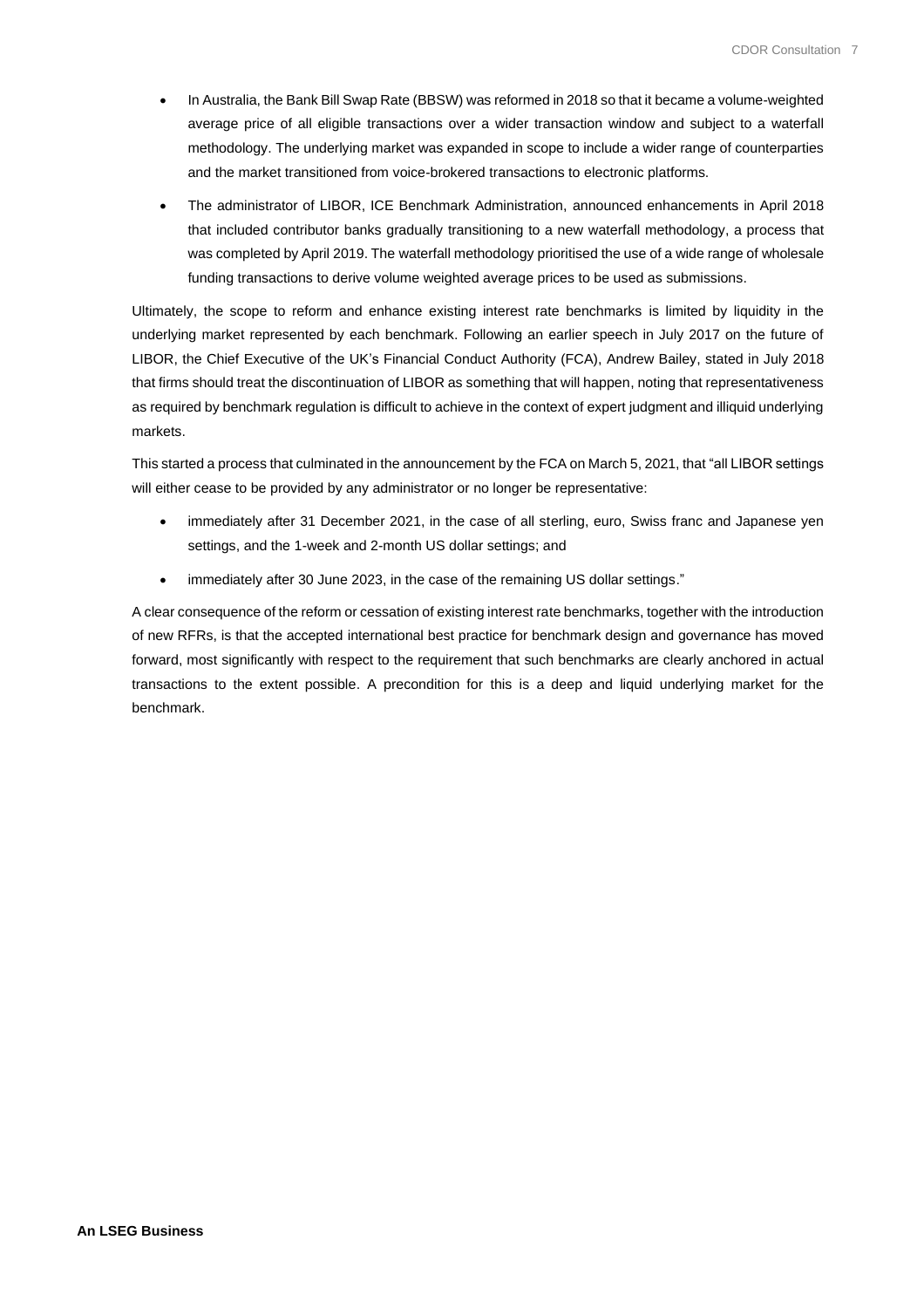# <span id="page-7-0"></span>4. REVIEW AND ANALYSIS

In accordance with MI 25-102 and the BMR, the CDOR Methodology<sup>9</sup> states that RBSL "...will carry out a review of the Methodology on at least an annual basis… Reviews will include an analysis of the underlying market the Benchmark seeks to represent, performance and appropriateness of the current Contributors, and analysis of other potential Contributors… The aim of the review will be to ensure that the Benchmark is still representative of the underlying market". A prior review of CDOR led to the cessation of the 6- and 12-month tenors in May 2021 (see section 2).

Factors that would be relevant to any annual review of CDOR include the following.

#### **PANEL OF CONTRIBUTOR BANKS**

A submission-based benchmark requires a sufficiently large and diverse panel of contributor banks to avoid concentration of input data and ensure resilience in the determination process. The CDOR panel of contributor banks comprises six banks which together account for approximately 94% of BAs sold in the secondary market (source: CARR). The panel comprised nine banks prior to the withdrawal of Merrill Lynch Canada (in 2012), Deutsche Bank Securities Limited (in 2014) and HSBC Bank Canada (in 2018) (source: CARR). With six remaining contributor banks, any future withdrawals are a risk to the sustainability of CDOR<sup>10</sup>.

#### **BANKERS' ACCEPTANCE MARKET**

CDOR is a committed lending rate in loan facilities between banks and their corporate clients. A significant input into the determination of submissions by contributor banks is the rate at which BAs are sold into the secondary market to refinance loans. The sustainability of CDOR is therefore dependent on both the current structure of the BA market and the trends affecting that structure.

A significant feature of the BA market is that BAs are created primarily with a 1-month tenor (and therefore reference 1-month CDOR). In its analysis of BA issuance over three years to November 2019 prior to the cessation of the 6- and 12-month tenors, RBSL established using statistics from contributor banks that average daily drawdowns resulting in the creation of 1-month BAs accounted for 91.8% of all BA creations (measured by dollar value). Drawdowns resulting in 2- and 3-month BA creations accounted for 7.8% and drawdowns resulting in 6- and 12-month BAs accounted for the remainder.

In its White Paper, CARR notes a similar structure by tenor with outstanding BAs referencing 1-month CDOR accounting for 83% of the total, with 2- and 3-month referencing BAs accounting for 15% of the total (last observation October 31, 2020). 1-month BAs have made up approximately 90% of average trading volume since 2015, supporting the view that secondary market activity in BAs is heavily concentrated in 1-month tenor.

The White Paper goes on to note a structural trend away from the issuance of BAs as a funding instrument by banks as a result of the Basel III regulation<sup>11</sup>. Requirements under the regulation including the Net Stable Funding Ratio ("NSFR") and Liquidity Coverage Ratio ("LCR") have introduced both (i) the need for longer dated funding for loans under BA facilities and (ii) a requirement for BA liabilities to be covered by high-quality liquid assets given the short tenor of most BAs sold into the market.

As CARR notes, a result of these requirements is that banks are reducing the creation of BAs and, of those that are created, reducing the amount sold into the secondary market. Of the C\$217.8 billion in outstanding CDOR-

<sup>9</sup> [www.refinitiv.com/content/dam/marketing/en\\_us/documents/methodology/cdor-methodology.pdf](http://www.refinitiv.com/content/dam/marketing/en_us/documents/methodology/cdor-methodology.pdf)

<sup>10</sup> As a comparison, the USD LIBOR panel comprises 15 contributor banks.

<sup>11</sup> [www.bis.org/bcbs/basel3.html](http://www.bis.org/bcbs/basel3.html)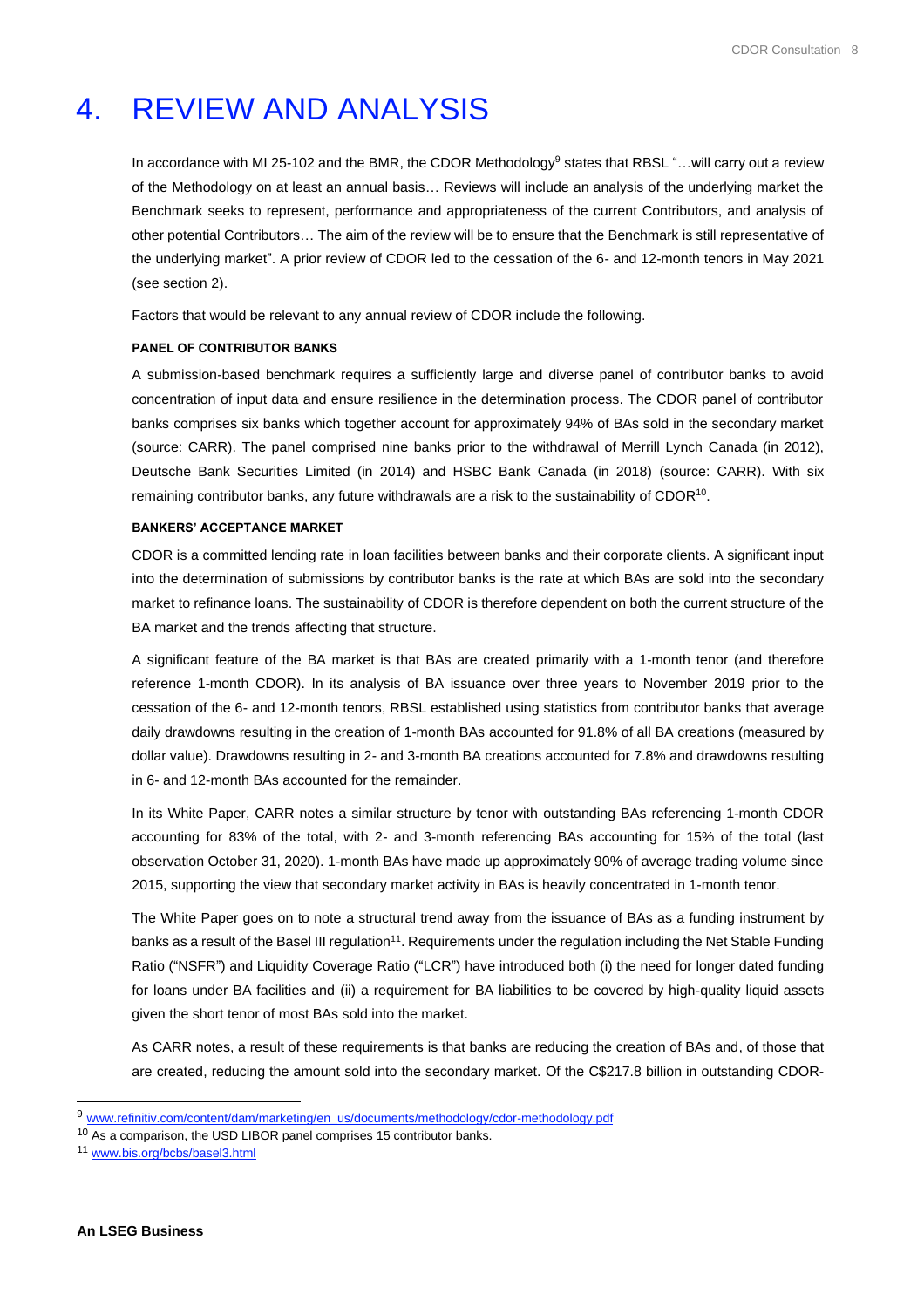referenced loans as of October 2020, C\$62.3 billion (28.6%) did not result in the creation of BAs. Of those that did, \$155.5 billion (71.4%), only around C\$86.6 billion were sold to the market with the balance being held on banks' balance sheets. This trend has ramifications for the price discovery in the secondary BA market that informs submissions from contributor banks used in the determination of CDOR.

#### **USES OF CDOR IN FINANCIAL PRODUCTS**

Although CDOR is a key component of the BA market, acting as the interest rate reference for BA facilities in the primary market, it is the primary interest rate benchmark in the Canadian financial markets. Consequently, it is widely used in a variety of financial contracts and instruments that are not directly related to BAs, usage that amounts to C\$20.7 trillion (as of October 31, 2020, source: CARR). Of this, C\$16.6 trillion (80.2%) is in centrally cleared derivatives such as interest rate swaps and C\$2.7 trillion (13.4%) is in OTC derivatives. Exchange traded derivatives account for C\$755 billion (3.6%) and floating rate notes account for C\$234 billion (1.1%).

Around C\$140 billion of the total exposure to CDOR (0.7%) is in loans that result in the creation of BAs. On this point, the White Paper cites the concern raised by IOSCO in its September 2021 statement<sup>12</sup>:

*The disproportionality between the low/modest volume of transactions underlying credit sensitive rates and the increasingly higher volumes of activity in markets referencing them - the so-called inverted pyramid problem - raises concerns about market integrity, conduct risks and financial stability risks. The decline in the underlying activity of some of the credit sensitive rates during stress periods, such as the COVID-19 pandemic, raises additional regulatory concern.*

#### **SUMMARY**

All the points noted above would be factors in the annual review process by RBSL regarding the representativeness and future sustainability of CDOR in the context of regulatory requirements.

<sup>12</sup> [www.iosco.org/library/pubdocs/pdf/IOSCOPD683.pdf](http://www.iosco.org/library/pubdocs/pdf/IOSCOPD683.pdf)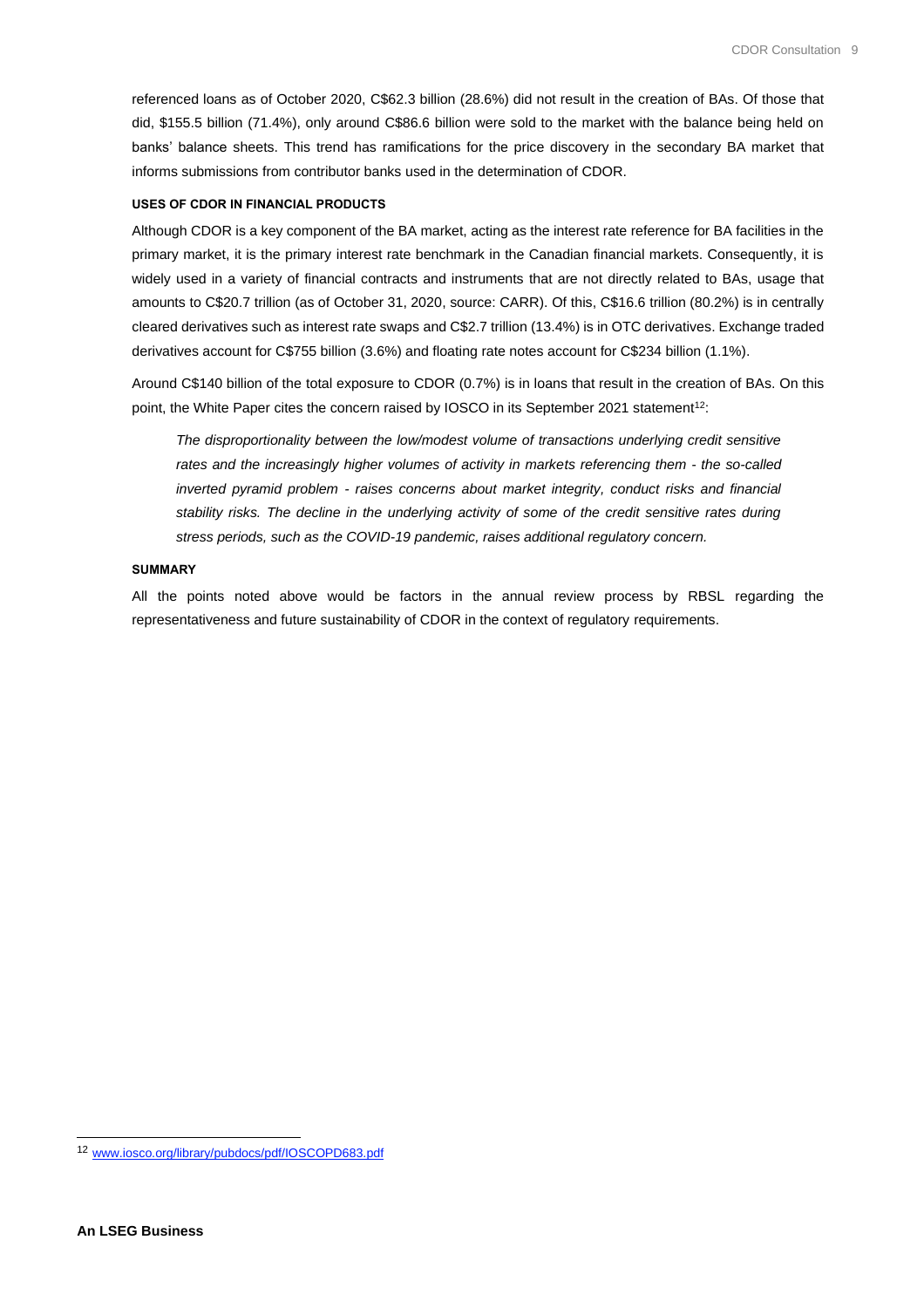# <span id="page-9-0"></span>5. CARR RECOMMENDATIONS AND CDOR ALTERNATIVES

Together with its recommendation that RBSL ceases the calculation and publication of CDOR after June 30, 2024, CARR suggests a two-stage process for a transition away from CDOR:

- The first stage would run until June 30, 2023, by the end of which CARR would expect all new derivative contracts and securities to have transitioned to using CORRA, with no new CDOR exposure after that date except with limited exceptions, and
- A second and final stage would run until June 30, 2024, providing firms with additional time to transition their loan agreements and deal with potential issues related to the re-documentation of "legacy" securities. The longer time window would also allow for more existing CDOR-based securities exposures to mature.

This CARR transition process, contingent on any decision yet to be taken by RBSL, is summarised in Figure 1.



recommended fallback language for FRNs \*\* Except where derivatives hedge or reduce CDOR exposures in derivatives or securities transacted before June 30, 2023 or in loan agreements transacted before June 30, 2024.

#### **Figure 1: CARR's Proposed CDOR Transition Process (source: CARR)**

The principal alternative benchmark is the Canadian Overnight Repo Rate Average (CORRA), a measure of the cost of overnight general collateral funding in Canadian dollars using Government of Canada securities that dates back to 1997.

The Bank of Canada adopted the administration of CORRA from RBSL on June 15, 2020, simultaneously implementing changes to its methodology and making it available free of charge as a public good. To further support the use of CORRA, the Bank of Canada introduced a CORRA compounded index. Further information on CORRA and the compounded index is available from the Bank of Canada<sup>13</sup>.

To facilitate the use of CORRA as a benchmark in financial products, CARR has provided guidance on conventions as follows.

- Methodology for CORRA compounded-in-arrears[: www.bankofcanada.ca/wp](http://www.bankofcanada.ca/wp-content/uploads/2021/12/CORRA-in-arrears-methodology.pdf)[content/uploads/2021/12/CORRA-in-arrears-methodology.pdf.](http://www.bankofcanada.ca/wp-content/uploads/2021/12/CORRA-in-arrears-methodology.pdf)
- Floating Rate Notes (FRNs): [www.bankofcanada.ca/wp-content/uploads/2021/11/recommended-](http://www.bankofcanada.ca/wp-content/uploads/2021/11/recommended-CORRA-FRN-conventions.pdf)[CORRA-FRN-conventions.pdf.](http://www.bankofcanada.ca/wp-content/uploads/2021/11/recommended-CORRA-FRN-conventions.pdf)
- Loans[: www.bankofcanada.ca/wp-content/uploads/2021/11/recommended-terms-for-CORRA-based](http://www.bankofcanada.ca/wp-content/uploads/2021/11/recommended-terms-for-CORRA-based-loans-nov-2021.pdf)[loans-nov-2021.pdf.](http://www.bankofcanada.ca/wp-content/uploads/2021/11/recommended-terms-for-CORRA-based-loans-nov-2021.pdf)

<sup>13</sup> [www.bankofcanada.ca/rates/interest-rates/corra/methodology-calculating-corra](http://www.bankofcanada.ca/rates/interest-rates/corra/methodology-calculating-corra/)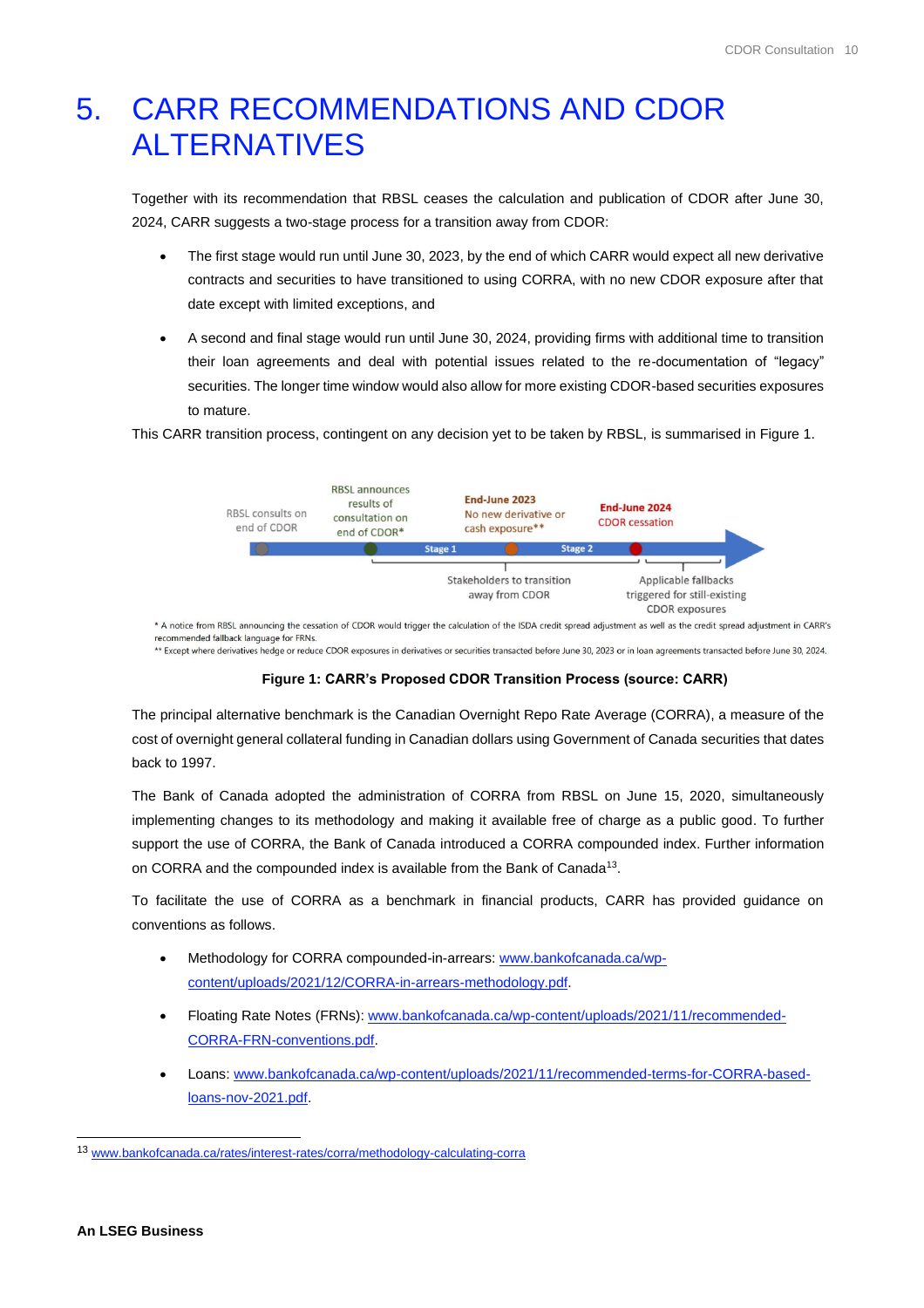Further information including legal language for FRNs that reference CORRA and conventions for cross-currency swaps is available on the CARR webpage hosted by the Bank of Canada<sup>14</sup>.

In its White Paper, CARR also anticipates consulting by the end of Q1 2022 on the potential need for any additional new benchmarks including forward-looking rates based on CORRA for use cases that cannot easily switch from the forward-looking CDOR benchmark to an in-arrears reference rate based on compounded CORRA<sup>15</sup>.

The continuity of non-exchange traded derivatives that reference CDOR in the event of any cessation of CDOR is assured by the inclusion of CDOR in the ISDA 2020 IBOR Fallbacks Supplement or the ISDA 2020 IBOR Fallbacks Protocol<sup>16</sup>. The ISDA fallback rate for CDOR is derived by applying a spread to adjusted (compounded in arrears) CORRA (similarly to the spread added to compounded SOFR as the fallback for USD LIBOR).

<sup>14</sup> [www.bankofcanada.ca/markets/canadian-alternative-reference-rate-working-group](http://www.bankofcanada.ca/markets/canadian-alternative-reference-rate-working-group)

<sup>&</sup>lt;sup>15</sup> For comparable forward-looking benchmarks in other jurisdictions, see Term SOFR in the USA and Term SONIA in the UK.

<sup>16</sup> Se[e www.isda.org/2020/10/23/isda-launches-ibor-fallbacks-supplement-and-protocol](http://www.isda.org/2020/10/23/isda-launches-ibor-fallbacks-supplement-and-protocol) and for further information, [www.isda.org/2020/05/11/benchmark-reform-and-transition-from-libor](http://www.isda.org/2020/05/11/benchmark-reform-and-transition-from-libor/)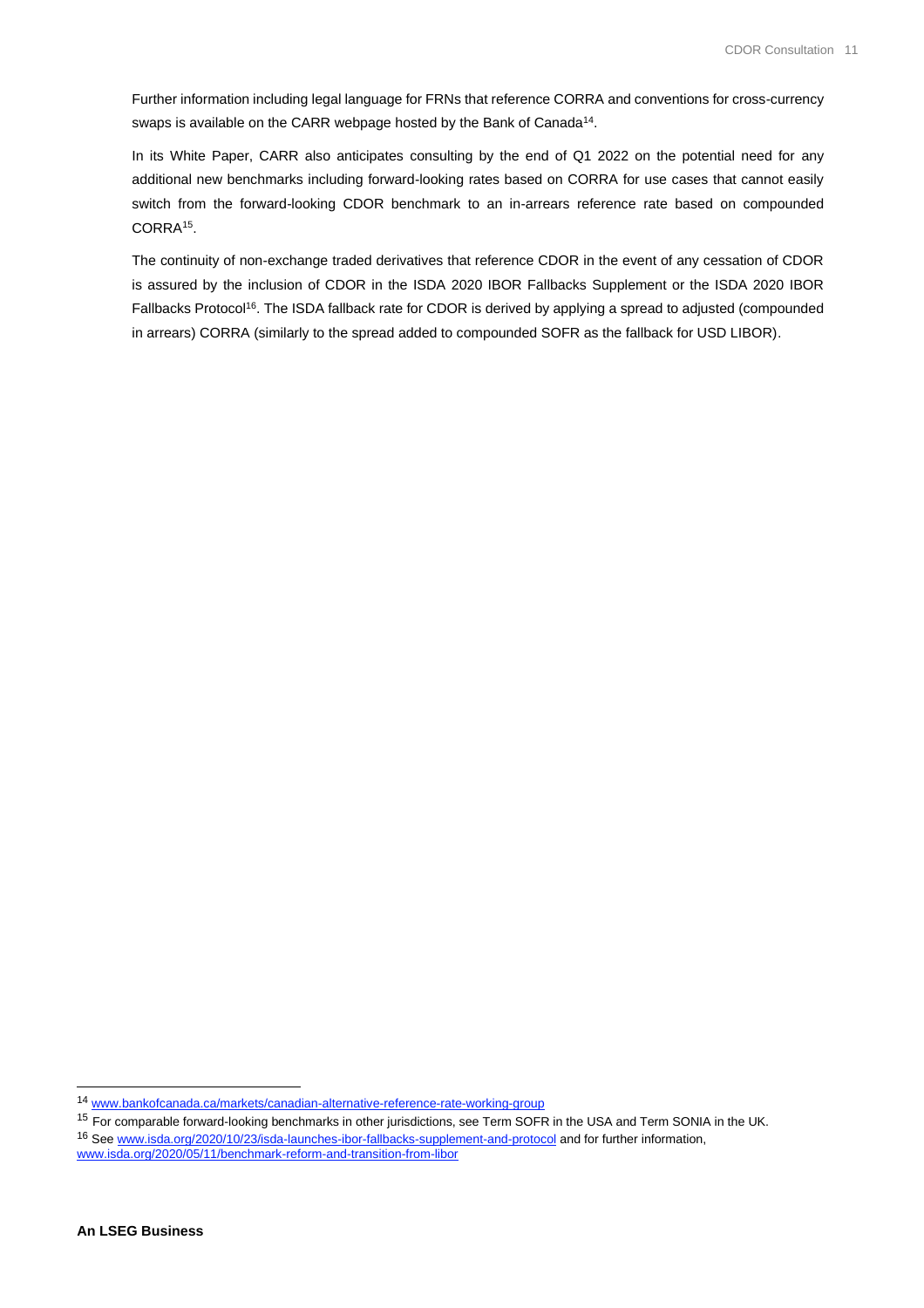# <span id="page-11-0"></span>6. KEY FACTORS REGARDING THE SUSTAINABILITY OF CDOR

As CDOR administrator, RBSL is responsible for mitigating any risks to CDOR before they materialise as possible or actual failures of compliance with benchmark regulations and for ensuring the ongoing representativeness of CDOR. The annual review process for the CDOR methodology is one mechanism for satisfying these responsibilities. In the context of the annual review process, the findings from CARR regarding the sustainability of CDOR and discussions with the CDOR Oversight Committee and market participants, the following points are of relevance.

- As noted by IOSCO, the inverted pyramid problem (see section 4), which sees more than C\$20 trillion in dependency from financial products on a benchmark that relies on an underlying market of less than 1% of that amount "*raises concerns about market integrity, conduct risks and financial stability risks*"*.*
- More than 90% of both BA issuance and trading is with a tenor of 1-month whereas the bulk of exposure to CDOR is referenced to the 3-month CDOR tenor. For instance, the White Paper notes that of C\$18.4 trillion in centrally-cleared CDOR derivatives (as of October 31, 2020), C\$15.2 trillion referenced the 3 month CDOR tenor. This exacerbates the inverted pyramid problem.
- Requirements under the Basel III regulation, making BAs an increasingly costly form of funding and needing to be covered with high-quality liquid assets, are leading banks to reduce their dependence on BAs in favour of other forms of funding including longer-dated money. Banks are increasingly offering CDOR-referencing loans to their corporate clients that do not result in the creation of BAs and for those that do, are increasingly holding BAs on their balance sheet. This points to a trend of reducing sales of BAs into the secondary market that provides a key point of price discovery for submissions to CDOR by contributor banks.
- A regulatory requirement for the administration of CDOR is that it must be representative of its underlying market. Section 29 of MI 25-102 states that "*(a) designated benchmark administrator of a designated critical benchmark must, at least once every 2 years, submit to the regulator or securities regulatory authority an assessment of the capability of the designated critical benchmark to accurately and reliably represent that part of the market or economy the designated critical benchmark is intended to represent*".

The ability of RBSL to comply with this requirement on an ongoing basis and to maintain a representative and robust CDOR benchmark, particularly with respect to the key 3-month CDOR tenor, is complicated by the concentration of BA issuance in the 1-month tenor and the trend away from selling BAs into the secondary market.

- The sustainability of CDOR requires the ongoing commitment of the panel of contributor banks, all of which are members of CARR. The future commitment of existing contributor banks, of which only six remain, cannot be assumed<sup>17</sup>. Further, any withdrawal by one contributor bank may induce other contributor banks to withdraw.
- Enhancements to the methodology of CDOR to align it with accepted international best practice and to

<sup>&</sup>lt;sup>17</sup> Contributor banks are required to provide six months' notice to RBSL before withdrawing from the CDOR panel. Note that CARR expects that the six CDOR contributing banks will continue to remain on the CDOR panel and will support BA issuance, to the extent possible, until CDOR's recommended cessation date of June 30, 2024.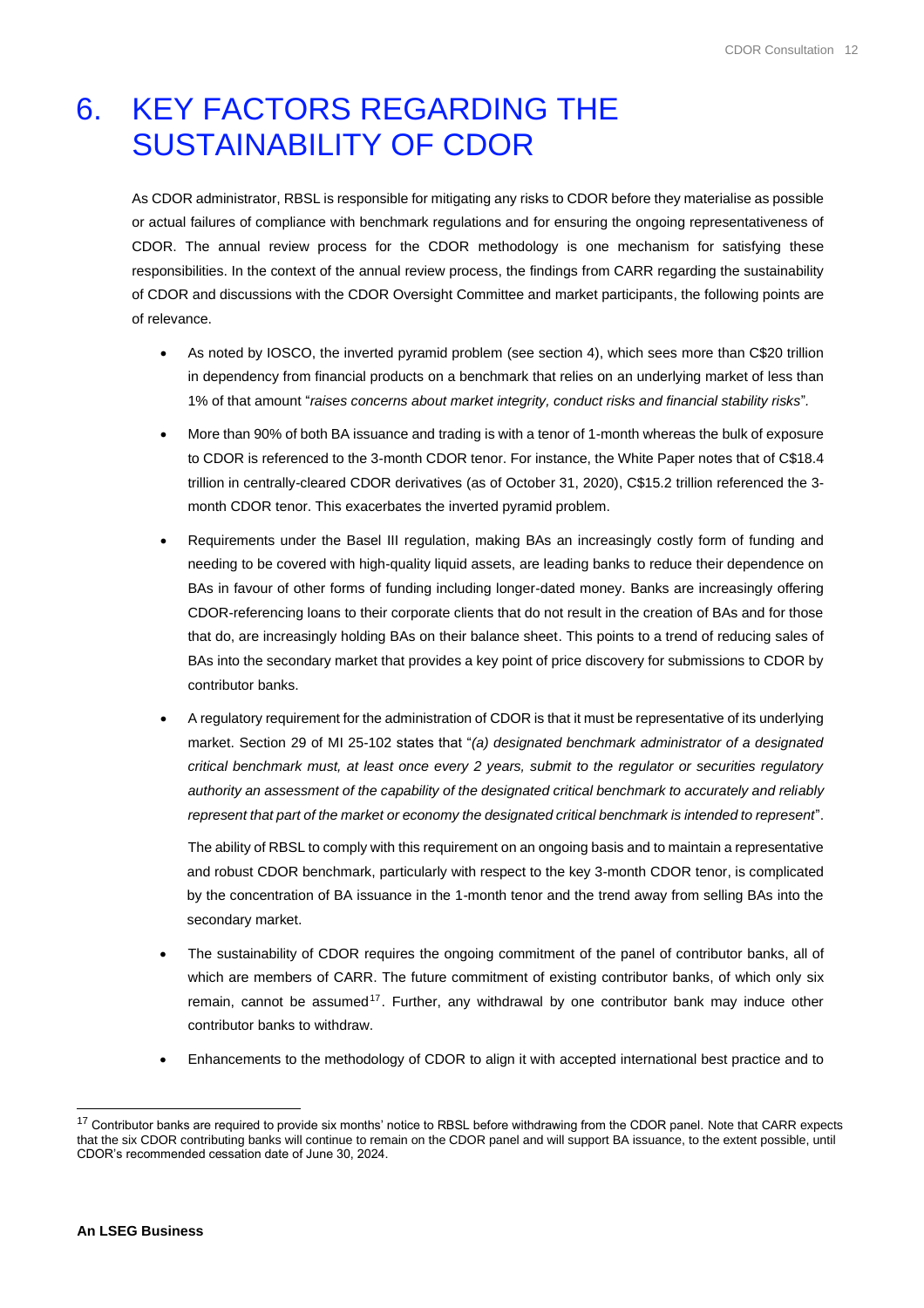anchor submissions from contributor banks more directly in transactions is complicated by (i) the concentration of BA issuance at the 1-month tenor rather than the key 3-month tenor, (ii) the trend away from the creation and sale of BAs in light of the Basel III regulation and (iii) the nature of CDOR as a committed lending rate in the primary market rather than a benchmark representing the cost of funds in a transparent secondary BA market.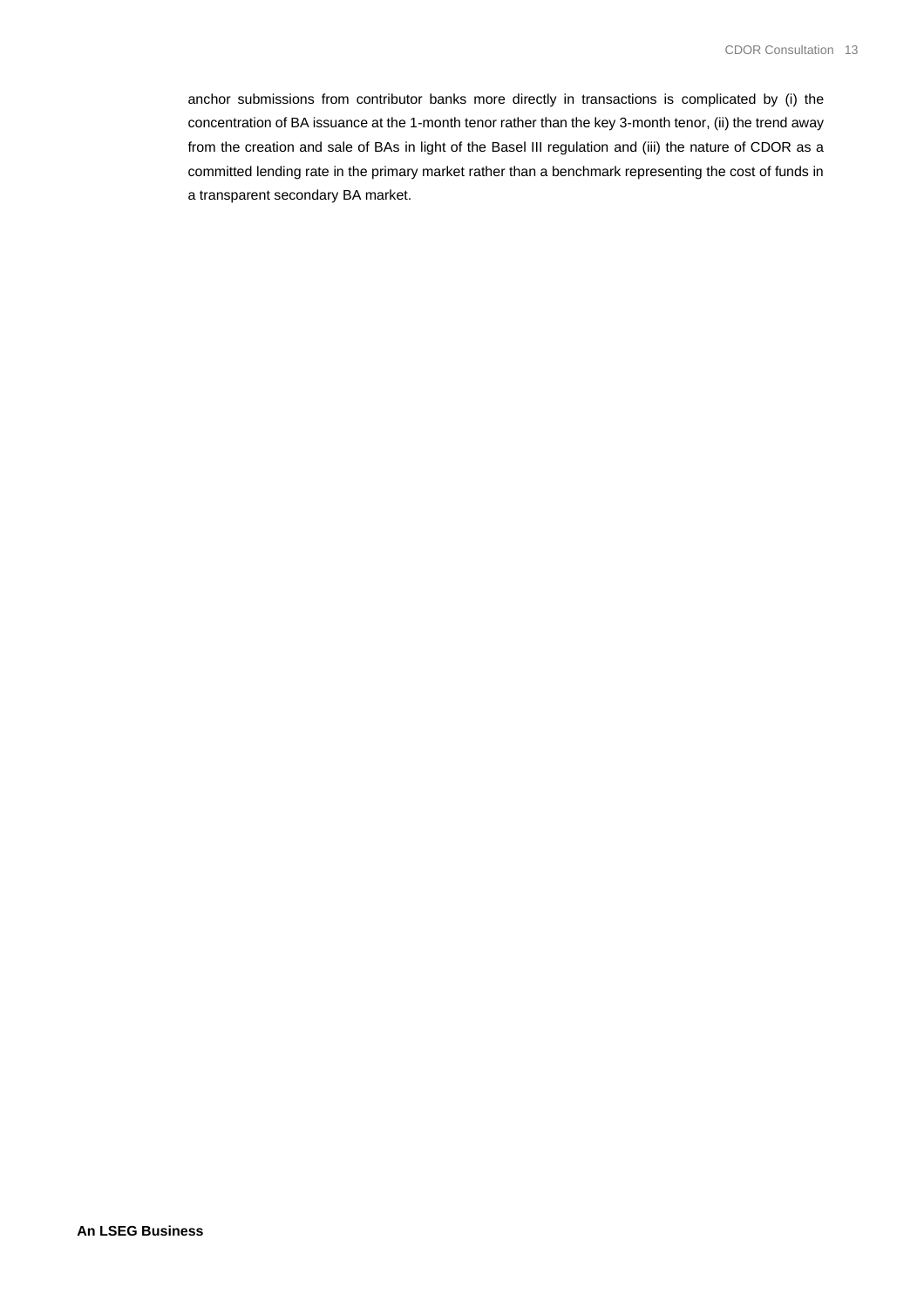# <span id="page-13-0"></span>7. REGULATORY CONSIDERATIONS

When considering the potential future cessation of CDOR, RBSL must ensure, amongst other things, that it meets its regulatory obligations and policy requirements. The key requirements are set out below.

#### **UK BMR:**

Article 28 of the UK BMR requires:

*(1) an administrator shall publish, together with the benchmark statement referred to in Article 27, a procedure concerning the actions to be taken by the administrator in the event of changes to or the cessation of a benchmark which may be used in the United Kingdom in accordance with Article 29(1). The procedure may be drafted, where applicable, for families of benchmarks and shall be updated and published whenever a material change occurs.*

#### **MI 25-102:**

Subsections 20(1) and (2) of MI 25-102 require:

*20.(1) a designated benchmark administrator must not cease to provide a designated benchmark, unless the designated benchmark administrator has provided notice of the cessation on a date that provides benchmark users and other members of the public with reasonable time to consider the impact of the cessation.* 

*(2) A designated benchmark administrator must publish, simultaneously with the benchmark statement referred to in subsection 19(2), the procedures it will follow in the event of a significant change to the methodology or provision of the designated benchmark it administers, or the cessation of the designated benchmark, including procedures for advance notice of the implementation of a significant change or a cessation.*

#### **RBSL Benchmark Methodology Change and Cessation Policy**:

Pursuant to these requirements the RBSL Benchmark Methodology Change and Cessation Policy is available [here.](https://www.refinitiv.com/content/dam/marketing/en_us/documents/methodology/rbsl-benchmark-methodology-change-cessation-policy.pdf) This consultation on the potential cessation of CDOR is being issued in accordance with the RBSL Benchmark Methodology Change and Cessation Policy, specifically section 3.3, which requires:

*(5) RBSL will carry out a public consultation to take into account the views of stakeholders and any relevant regulatory bodies in determining what specific procedures are appropriate and the impact of ceasing a particular Benchmark. Consultation papers are reviewed and agreed by the relevant Benchmark Oversight Committee and approved by the RBSL Board before publication.*

Further to any decision taken regarding the potential cessation of CDOR, RBSL is then subject to the following obligation under MI 25-102:

**27.(1)** If a designated benchmark administrator decides to cease providing a designated critical benchmark, the designated benchmark administrator must

(a) promptly notify the regulator or securities regulatory authority, and

(b) not more than 4 weeks after notifying the regulator or securities regulatory authority, submit a plan to the regulator or securities regulatory authority for how the designated critical benchmark can be transitioned to another designated benchmark administrator or cease to be provided.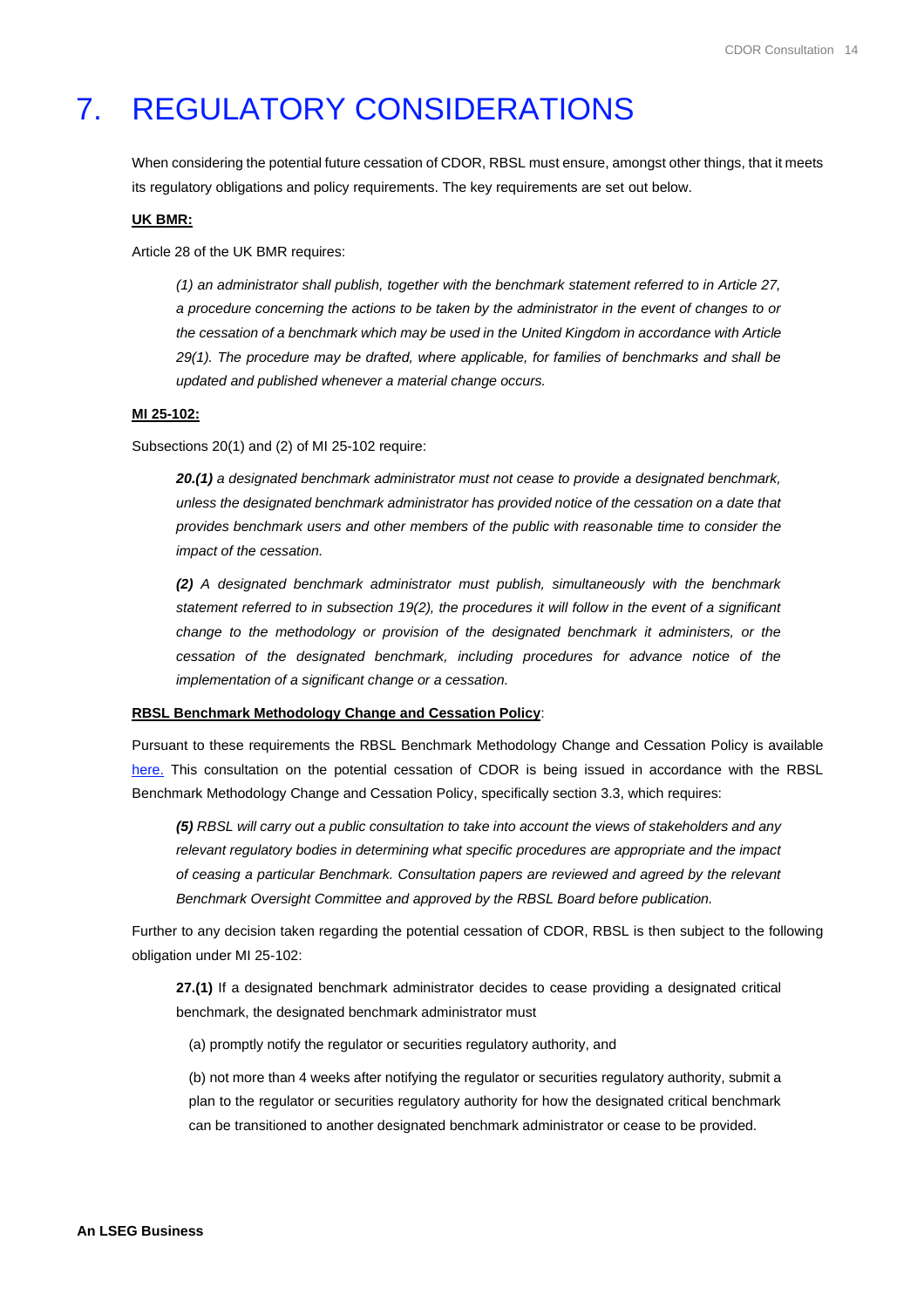**(2)** Following the submission of the plan referred to paragraph (1)(b), a designated benchmark administrator must continue to provide the designated critical benchmark until one or more of the following have occurred:

(a) the provision of the designated critical benchmark has been transitioned to another designated benchmark administrator;

(b) the designated benchmark administrator receives notice from the regulator or securities regulatory authority authorizing the cessation;

(c) the designation of the designated benchmark has been revoked or varied to reflect that the designated benchmark is no longer a designated critical benchmark;

(d) 12 months have elapsed from the submission of the plan referred to in paragraph (1)(b), unless, before the expiration of the period, the regulator or securities regulatory authority has provided written notice that the written notice has been extended.

The RBSL Benchmark Methodology Change and Cessation Policy<sup>18</sup> requires RBSL in the event of a possible benchmark cessation to "consider the selection of a credible, alternative benchmark such as, but not limited to, criteria that seek to match to the extent practicable the existing benchmark's characteristics".

The requirement to consider alternatives to CDOR has been substantially and comprehensively addressed by CARR following precedents set in other jurisdictions in preparation for the cessation of LIBOR (see section 5).

<sup>18</sup> [www.refinitiv.com/content/dam/marketing/en\\_us/documents/methodology/rbsl-benchmark-methodology-change-cessation-policy.pdf](http://www.refinitiv.com/content/dam/marketing/en_us/documents/methodology/rbsl-benchmark-methodology-change-cessation-policy.pdf)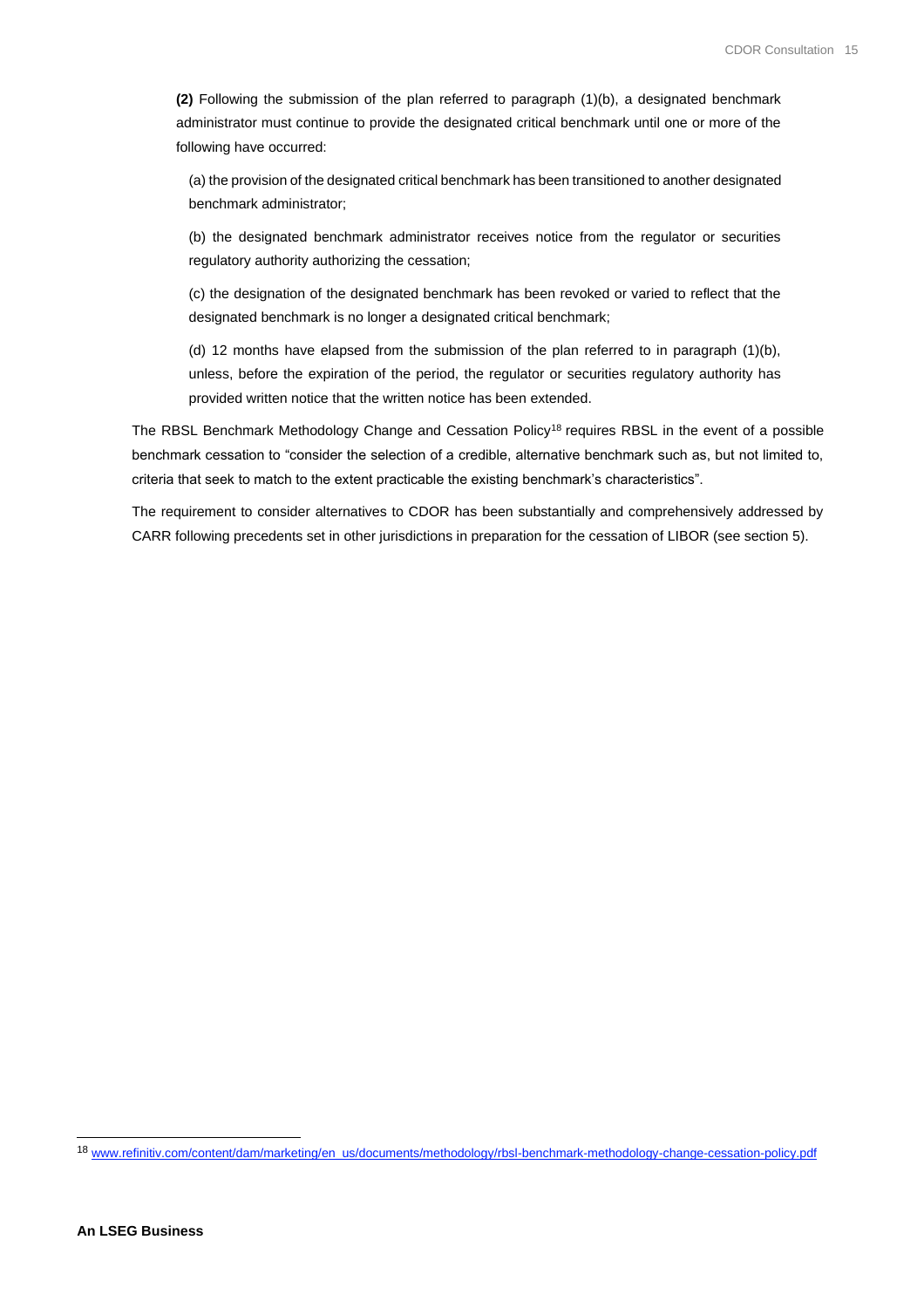# <span id="page-15-0"></span>8. CONSULTATION QUESTIONS

RBSL invites comments and feedback from users, market participants and wider stakeholders in CDOR prior to making any decision regarding the potential cessation of CDOR. RBSL requests responses on the following questions.

- **Question 1**: Please indicate any material impacts, issues or problems presented by a potential cessation of CDOR and provide details of such impacts, issues or problems.
- **Question 2**: Please indicate any specific use cases of CDOR that may not be substantially covered by the potential alternatives or fallbacks to CDOR.
- **Question 3**: Does a potential cessation date of June 30th 2024 provide sufficient time to prepare for a potential cessation of CDOR? If not, please provide details of any concerns or problems.
- **Question 4**: CARR proposes a two-staged approach to the transition from CDOR, with derivatives and securities expected to transition to CORRA by June 30, 2023 with limited exceptions. Does CARR's proposed end date provide sufficient time for these instruments to transition from using CDOR? If not, please provide details of any concerns or problems.
- **Question 5**: Please indicate any other factors relating to a potential cessation of CDOR that RBSL should consider when reaching a decision on the future of CDOR.

RBSL encourages all market participants and stakeholders with views regarding the future of CDOR to submit responses so as to ensure that RBSL has a wide and representative set of views to inform its decision-making process.

Respondents are asked to provide comments and feedback that express the views of their institution or employer (if appropriate) and to indicate their specific role and the identity and activity (relating to CDOR) of their institution or employer (if appropriate). Respondents are also asked to indicate if their comments and feedback should be treated as confidential. Regardless of any requests for confidentiality, an anonymised summary of comments and feedback received will be included in the outcome statement and the anonymised summary of comments and feedback received, particularly with respect to question 4, will be shared with CARR.

**Comments and feedback should be sent by 5pm (Toronto time) on February 28, 2022 to [index\\_queries@refinitiv.com](mailto:index_queries@refinitiv.com) and include "CDOR Consultation" in the email subject line.**

**Following this RBSL will consider the feedback received and then publish an outcome statement on the consultation. Pending any decision yet to be taken by RBSL, the outcome statement may include an announcement of the cessation of CDOR together with an effective date for such cessation.**

**Please note that the issuance of this consultation does not constitute a decision or a public statement or publication of information that CDOR has ceased or will cease permanently or indefinitely.**